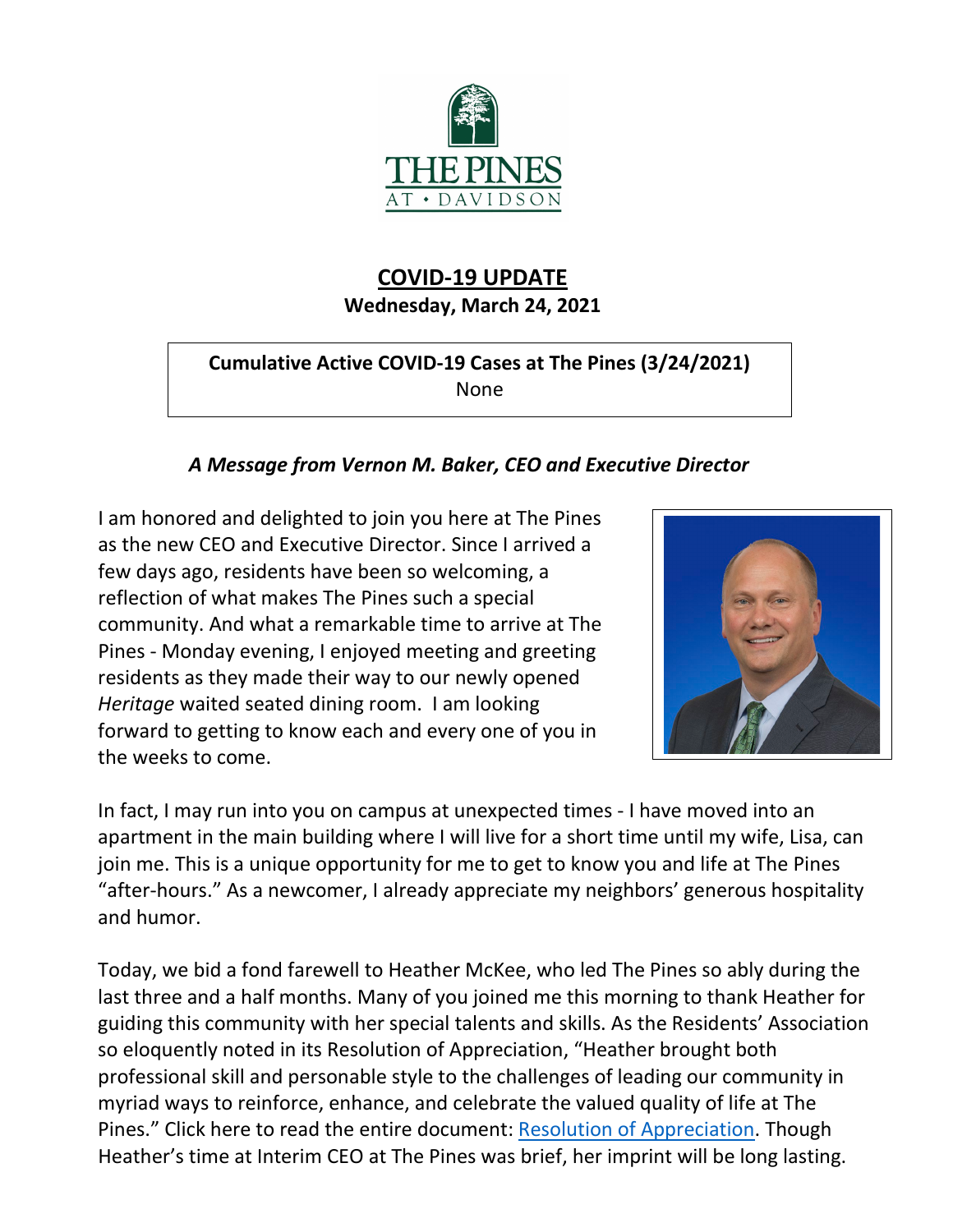I enjoyed joining Heather in this week's Monday Minutes video, which you can view by clicking here: [Monday Minutes.](https://youtu.be/lX-Hl8-Ohm4) I am so grateful and appreciative for her warm welcome and the comprehensive introduction she and other members of the staff are providing me to the operations of The Pines. It is a particularly exciting time with the opening of new dining, fitness and activity settings and the modified return to services that this community enjoyed before the pandemic. All this coincides superbly with the start of Spring, a season of renewal and fresh beginnings. It's a wonderful time to be at The Pines, and I'm looking forward to our working together to shape its great future.

#### **Revised Health Center Visitation Policy**

Please click on the following link to read The Pines' Revised (as of 3/23/21) Health Center Visitation Policy: [HC Visitations.](https://www.mycommunity-center.com/filephotos/463/The%20Pines%20Visitation%20Policies%20rev.%203.23.21.pdf) The Pines will permit in-room visits beginning Monday, March 29<sup>th</sup> from 8:00 am to 6:00 pm. Reservations will be required. A copy of this revised policy will be available at the front desk for those who do not have internet access.

## *Heritage* **Waited Service Dining Opens**

The Pines is now offering waited service dining to Independent Living residents in its new *Heritage* dining room. Reservations are required and seating is still available for this week. Residents should refer to a recent memo from Dining Services that provides instructions for making a reservation online or by phone.

Residents who dined this week in the *Heritage* dining room had an opportunity to see the other dining venues and gathering spaces (pictured below) that will open later this spring. (Top row from left: *Heritage* dining room, *Marketplace* hallway, *Pub*; Bottom row from left: *Davis Café, Davidson Room*)